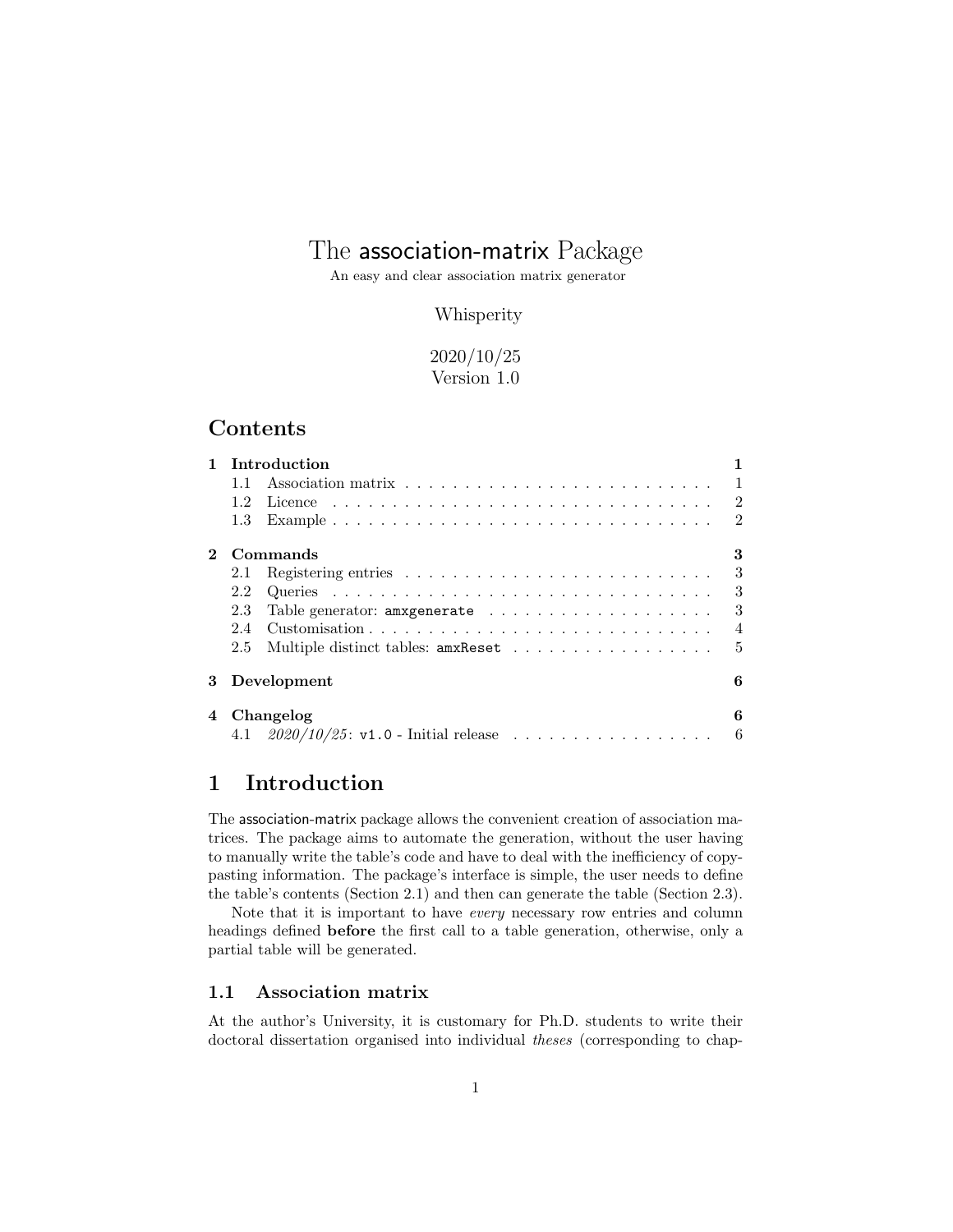ters), and to provide a breakdown on which of their publications are "proof" behind the thesis (chapter). Originally, the package THESES-VS-PUBLICATIONS had been devised, but then we turned it to a more generic solution.

Commonly, the dissertation's "Introduction" and "Summary" chapters will provide the full table. In addition, at the end of each individual thesis chapters will provide a table with the current thesis's row in the table *highlighted*.

An example usage and association matrix is provided in Section [1.3.](#page-1-1)

### <span id="page-1-0"></span>1.2 Licence

Copyright © 2020 Whisperity. Permission is granted to copy, distribute and/ or modify this software under the terms of the  $BT$ <sub>F</sub> $X$  Project Public License, version [1](#page-1-2).3c or newer.<sup>1</sup>

### <span id="page-1-1"></span>1.3 Example

The definitions (Section [2.1\)](#page-2-1) should be done early in the document, but at least before the first table render (Section [2.3\)](#page-2-3) call.

```
\amxrow{association-matrix}{Association Matrices}
\amxrow{latex}{\LaTeX}
```

```
% Using the bibliography at the end of document!
\amxcol{amxdoc}{\cite{associationmatrix}}
\amxcol{latexdoc}{\cite{latex}}
\amxcol{etoolboxdoc}{\cite{etoolbox}}
```

```
\amxassociate{amxdoc}{association-matrix}
\amxassociate{etoolboxdoc}{association-matrix}
\amxassociate{latexdoc}{latex}
\amxassociate{etoolboxdoc}{latex}
```
\amxgenerate

| Associations            |  |  |
|-------------------------|--|--|
| Association Matrices    |  |  |
| $2.$ IAT <sub>E</sub> X |  |  |

<span id="page-1-2"></span><sup>1</sup><http://www.latex-project.org/lppl>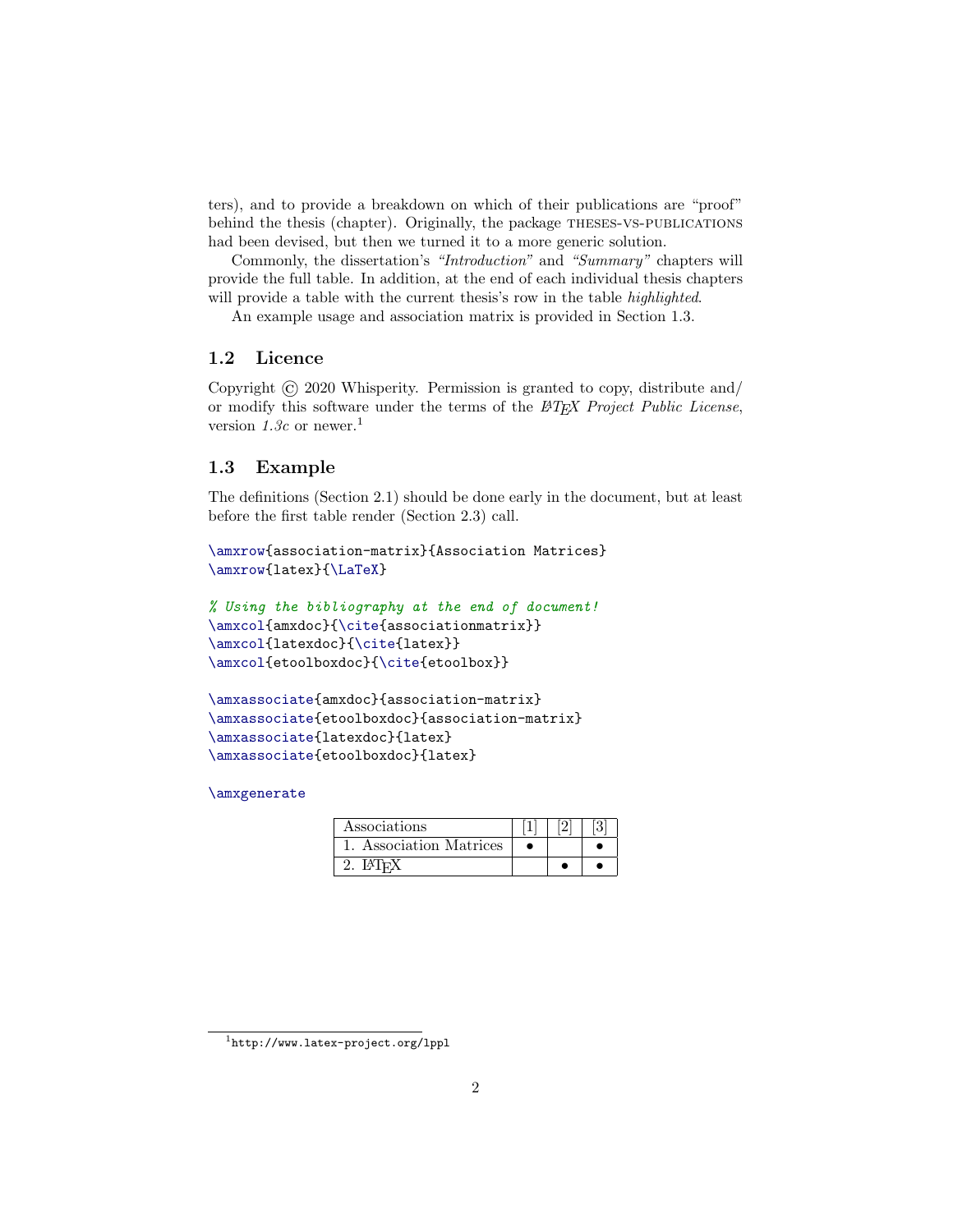## <span id="page-2-0"></span>2 Commands

## <span id="page-2-1"></span>2.1 Registering entries

#### amxrow \amxrow{<key>}{<text>}

Registers the row entry named  $\langle \text{key} \rangle$  with the given  $\langle \text{text} \rangle$ . The title of the entry is printed in the first cell of the row, in the order of \amxrow calls.

#### amxcol \amxcol{<key>}{<text>}

Registers the column named <key> with the given <text>. The contents of body is printed as the column headings of the table, in the order of  $\amalg$   $\Box$ calls.

#### amxassociate \amxassociate{<col-key>}{<row-key>}

Registers the association between <col-key> and <row-key>. The cells at the intersection of the row and the column will have a  $\bullet$ , indicating the relevancy.

## <span id="page-2-2"></span>2.2 Queries

#### amxrows \amxrows

Returns the number of rows defined.

#### amxcols \amxcols

Returns the number of columns defined.

#### amxrowtext \amxrowtext{<key>}

Returns the registered text for the row registered with  $\langle key \rangle$ .

#### amxcoltext \amxcoltext{<key>}

Returns the registered text for the column registered with <key>.

### <span id="page-2-3"></span>2.3 Table generator: amxgenerate

#### amxgenerate \amxgenerate[<row>]

Generates the full table incorporating the previously registered data. Internally, a tabular environment is created with the table's data generated by the package. It is the user's responsibility to wrap this into a floating table, if they so wish.

If  $[\langle \text{row}\rangle]$  is given a row's key, the row for that key will be **highlighted**. Highlighting is done by typesetting the row's text in bold face, and changing every  $\bullet$  in the *other* rows to  $\circ$ .

| Associations               |  |  |
|----------------------------|--|--|
| 1. Association Matrices    |  |  |
| 2. $\text{MT}_{\text{F}}X$ |  |  |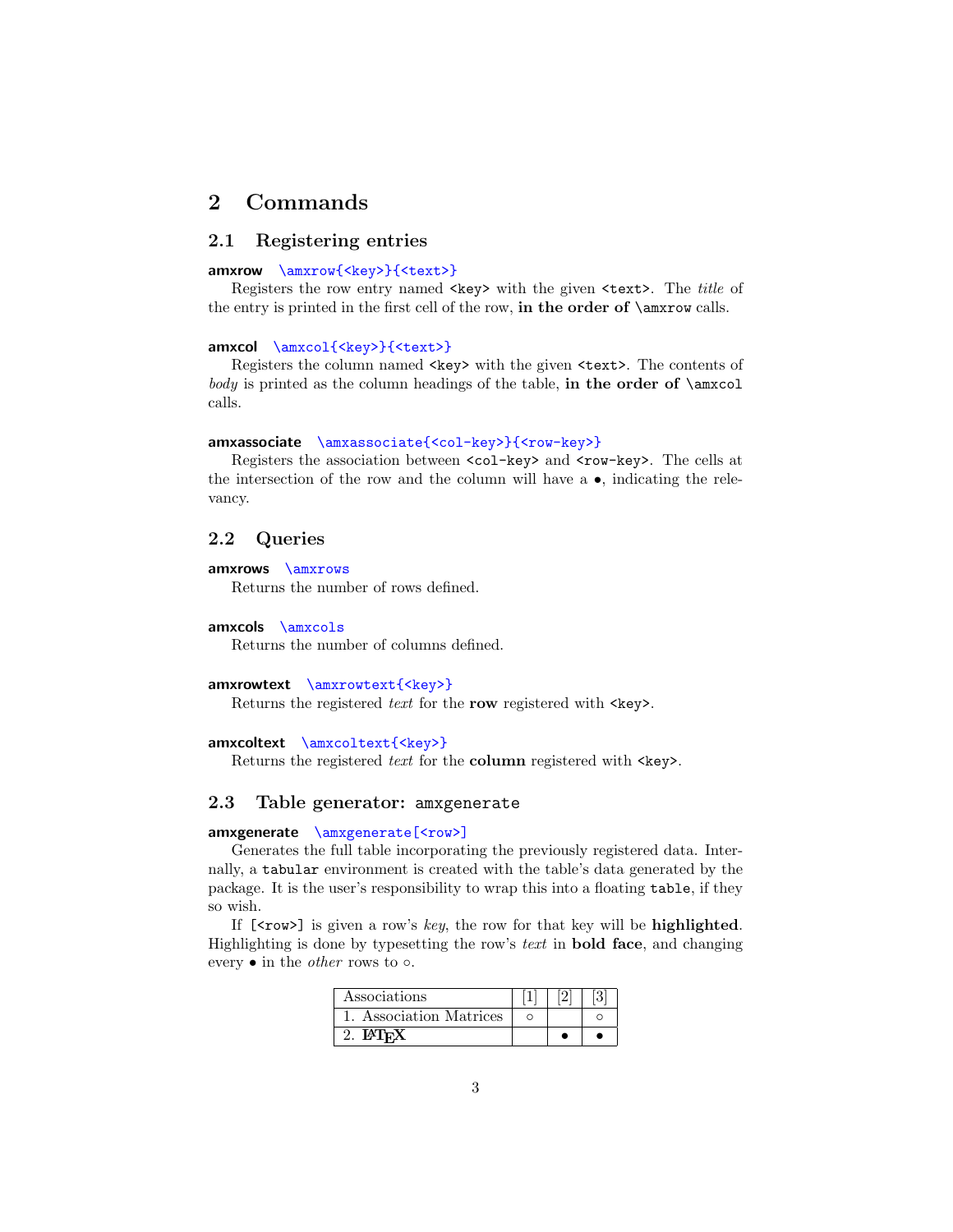## <span id="page-3-0"></span>2.4 Customisation

All aspects on how the individual elements in the table are rendered can be customised by setting renderer control sequences.

#### amxsetTopCorner \amxsetTopCorner{<new-heading>}

Sets the rendered table's top left cell value (by default, "Associations") to the given <new-heading> value.

#### \amxsetTopCorner{Correlations}

| Correlations |   |  |
|--------------|---|--|
| 1. Sample    | ٠ |  |
| 2. Simple    |   |  |

#### amxsetColumnHeading \amxsetColumnHeading{<render-command>}

Sets the rendered table's top row's cells to be rendered via passing the column heading's text (see Section [2.2\)](#page-2-2) to the given **<render-command>**. This command must be a command that takes 1 argument, defined by the user earlier.

### \newcommand{\ttColHead}[1]{\texttt{#1}} \amxsetColumnHeading{\ttColHead}

| Associations |  |
|--------------|--|
| Sample       |  |
| Simple       |  |

#### amxsetRowFormat \amxsetRowFormat(Highlighted){<render-command>}

Sets the rendered table's left cells' to be rendered via passing the row's index and text (see Section [2.2\)](#page-2-2) to the given **<render-command>**. This command must be a command that takes 2 arguments, defined by the user earlier. The Highlighted version sets the renderer for the highlighted row, if highlighted rendering (see Section [2.3\)](#page-2-3) is done.

```
\newcommand{\parenRow}[2]{(#1) \emph{#2}}
\newcommand{\parenRowBl}[2]{!#1! \texttt{#2}}
\amxsetRowFormat{\parenRow}
\amxsetRowFormatHighlighted{\parenRowBl}
```

| Associations |  |
|--------------|--|
| $(1)$ Sample |  |
| !2! Simple   |  |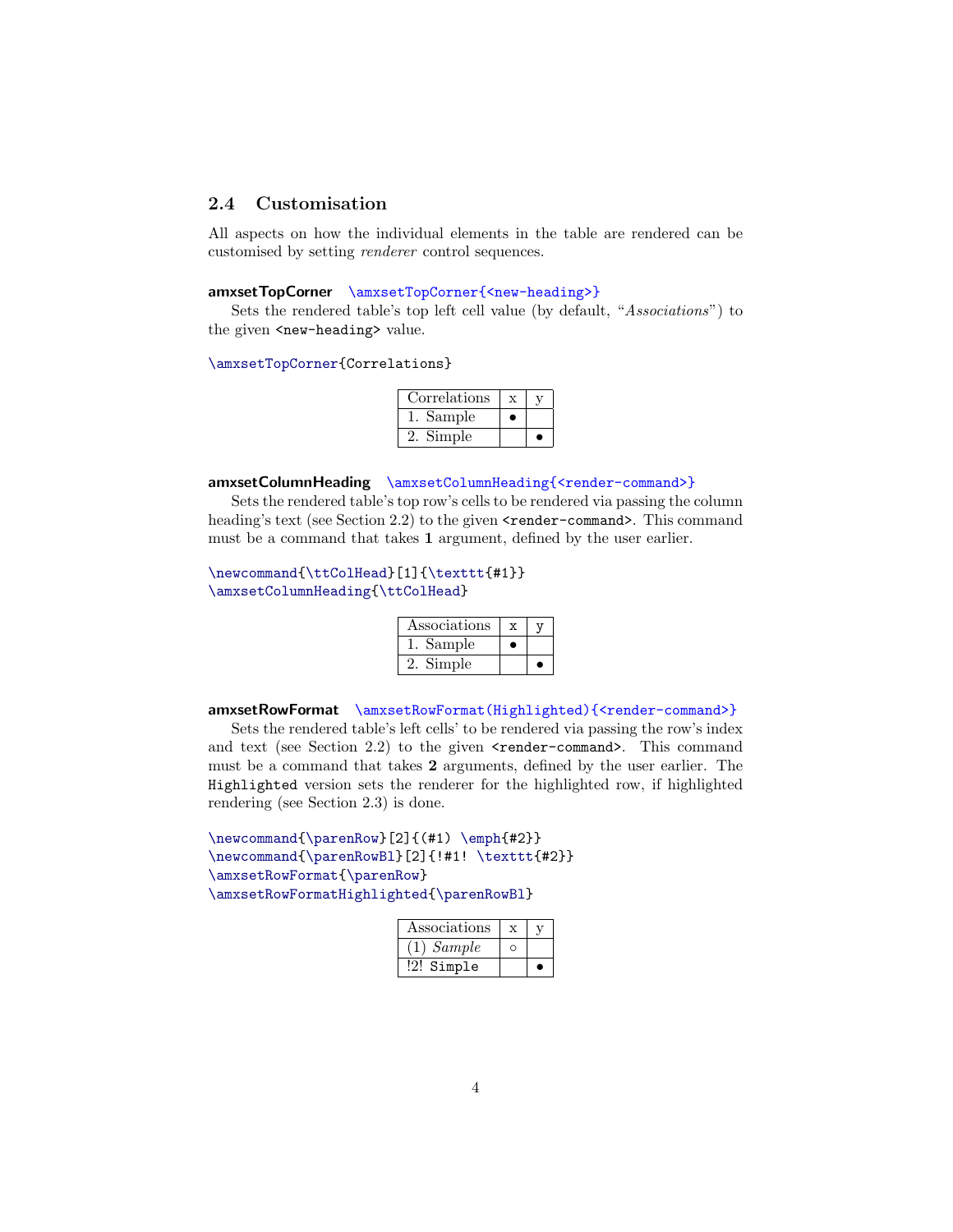### amxsetIndicator \amxsetIndicator{<indicator>}

Sets the indicators of association in the matrix in non-highlighting mode to the result of the  $\langle$ indicator>. The default indicator is:  $\bullet$ .

\amxsetIndicator{a}

| Associations |    |    |
|--------------|----|----|
| 1. Sample    | a. |    |
| 2. Simple    |    | a. |

#### amxsetIndicatorHighlighted

\amxsetIndicatorHighlighted{<hl-indicator>}{<ot-indicator>}

Sets the indicators of association in the matrix in highlighting mode to the result of the <hl-indicator> for the highlighted row and <ot-indicator> for every other row. The default indicators are: • and ◦, respectively.

\amxsetIndicatorHighlighted{c}{o}

| Associations |   |  |
|--------------|---|--|
| Sample       | Ω |  |
| Simple       |   |  |

### <span id="page-4-0"></span>2.5 Multiple distinct tables: amxReset

### amxReset \amxReset

Clears all internal data structures and customisations for the package, allowing the user to later typeset a different, independent matrix. The previously defined entries are lost, and in case the "previous" matrix is needed, it must be set up again with a sequence of definition commands (see Section [2.1\)](#page-2-1).

For example, putting the code in Section [1.3](#page-1-1) and the one below into the same source file will create the smaller matrix at the second invocation of \amxgenerate.

```
\amxReset
\amxrow{sample}{Sample}
\maxcol{x}{x}\amxassociate{x}{sample}
\amxgenerate
```

| Associations |  |
|--------------|--|
| Sample       |  |